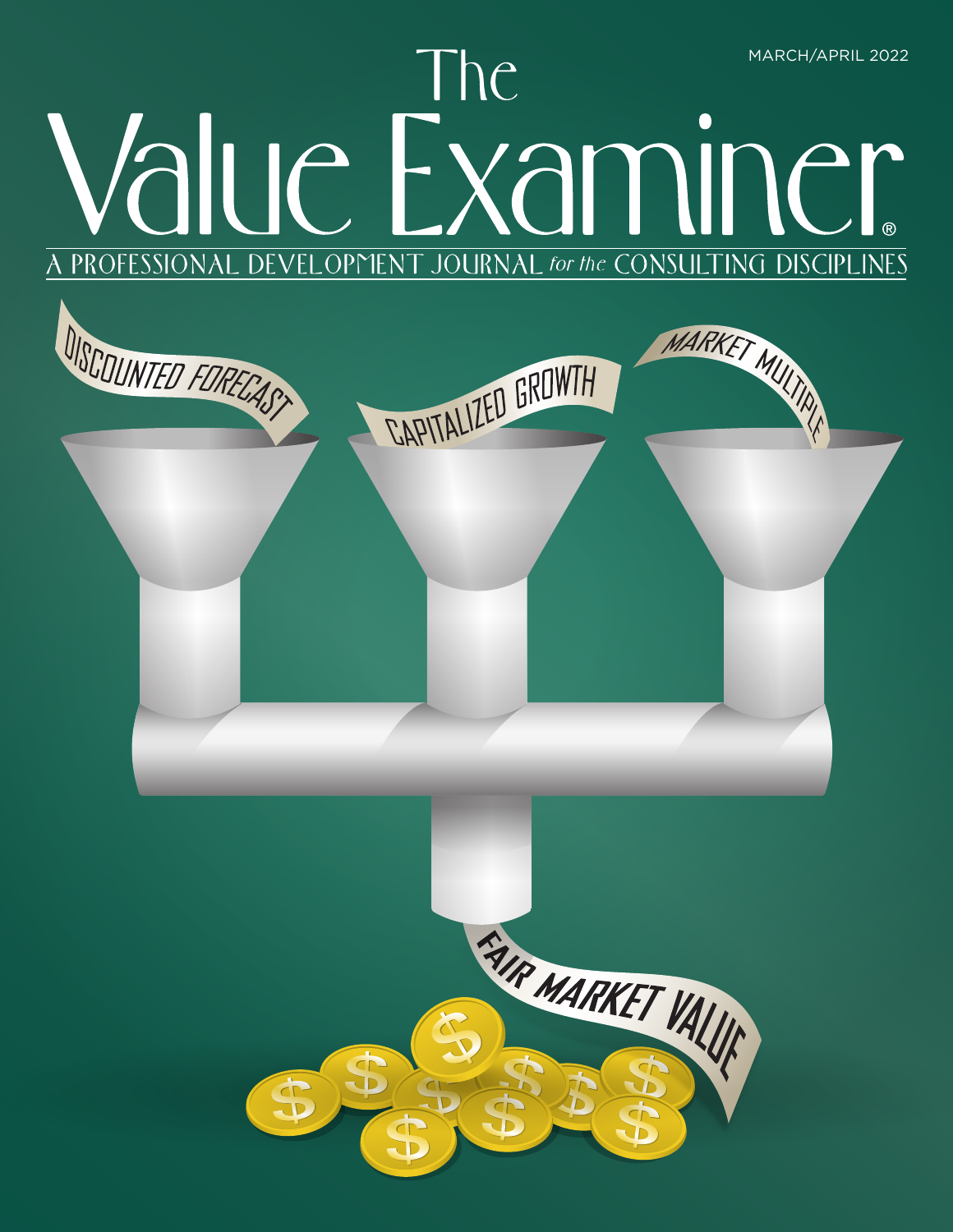

# Valuation of Telemedicine: **Technology** (Part V of V)

*By Todd Zigrang, MBA, MHA, FACHE, CVA, ASA, and Jessica Bailey-Wheaton, Esq.*

This fifth installment in a five-part series on the valuation of telemedicine<sup>1</sup> focuses on the technology available to telemedicine providers, how that technology has evolved, and its anticipated development going forward. The first installment<sup>2</sup> introduced telemedicine and its increasing importance to, and popularity among, providers and patients. It also discussed the current and future challenges related to telemedicine. The second installment<sup>3</sup> took a deeper dive into the reimbursement environment in which telemedicine providers operate, both before and during the COVID-19 pandemic; the third installment<sup>4</sup> examined telemedicine's regulatory environment, with a specific focus on fraud and abuse laws; and the fourth installment<sup>5</sup> discussed supply and demand related to telemedicine, as well as how telemedicine may change healthcare competition generally.

### History and Development

Telemedicine in the modern sense began nearly 60 years ago, but remained out of reach for the general public until much more recently. The U.S. National Aeronautics and Space Administration (NASA) began using telemedicine out of necessity as a way to treat and conduct symptom management for its astronauts in space.<sup>6</sup> In the decades since this initial innovation, the uptake of telemedicine has been slow among the general population. Technological, financial, legal, and human resource barriers have all contributed to this slow adoption by providers and demand by patients.<sup>7</sup> Some of these barriersincluding the lack of proper reimbursement, high upfront investment costs, geographic and provider limitations set by the Centers for Medicare & Medicaid Services (CMS), and other medical information protection and security issues—have been addressed in previous articles in this series. Consequently, this article will focus on the technological barriers and advancements that slowed telemedicine's adoption rates by patients and providers in the past but have now thrust telemedicine into the foreground of the U.S. healthcare delivery system.

Over the past 15 years, targeted legislation, healthcare reform, and government funds have intersected with widening broadband availability; increased investment in developing new telemedicine technology, including the evolution of Mobile Health (mHealth); and the ability of various technologies to become sufficiently secure so as to satisfy Health Insurance Portability and Accountability Act of 1996 (HIPAA) requirements.<sup>8</sup> National legislation advancements include the Health Information Technology for Economic and Clinical Health (HITECH) Act of 2009, which was part of the broader American Recovery and Reinvestment Act of 2009 (ARRA). Through these acts, \$32 billion was allocated to subsidies for modern health information technology (HIT) systems, health research, and facility construction.<sup>9</sup> As discussed in previous articles in this series, various recent measures passed by CMS during the COVID-19 public health emergency (PHE) allowed providers greater flexibility in, and incentives for, offering telemedicine services.<sup>10</sup>

3 Todd Zigrang and Jessica Bailey-Wheaton, "Valuation of Telemedicine: Reimbursement (Part II of V)," *The Value Examiner* (September/October 2021): 30–35.

<sup>1</sup> For the purposes of this series, the terms "telemedicine" and "telehealth" will be considered to be synonymous, with the former used exclusively for the sake of consistency.

<sup>2</sup> Todd Zigrang and Jessica Bailey-Wheaton, "Valuation of Telemedicine: Introduction (Part I of V)," *The Value Examiner* (July/August 2021): 35–39.

<sup>4</sup> Todd Zigrang and Jessica Bailey-Wheaton, "Valuation of Telemedicine: Regulatory (Part III of V)," *The Value Examiner* ( 2021): 28–33.

<sup>5</sup> Todd Zigrang and Jessica Bailey-Wheaton, "Valuation of Telemedicine: Competition (Part IV of V)," *The Value Examiner* (January/February 2022): 35–39.

<sup>6</sup> Cynthia LeRouge and Monice J. Garfield, "Crossing the Telemedicine Chasm: Have the U.S. Barriers to Widespread Adoption of Telemedicine Been Significantly Reduced?," *International Journal of Environmental Research and Public Health* 10, no. 12 (December 2013): 6472–84.

<sup>7</sup> Ibid.

<sup>8</sup> Ibid.

<sup>9</sup> Ibid.

<sup>10</sup> *See* Todd Zigrang and Jessica Bailey-Wheaton, "Valuation of Telemedicine: Introduction (Part I of V)," *The Value Examiner* (July/August 2021): 35–39.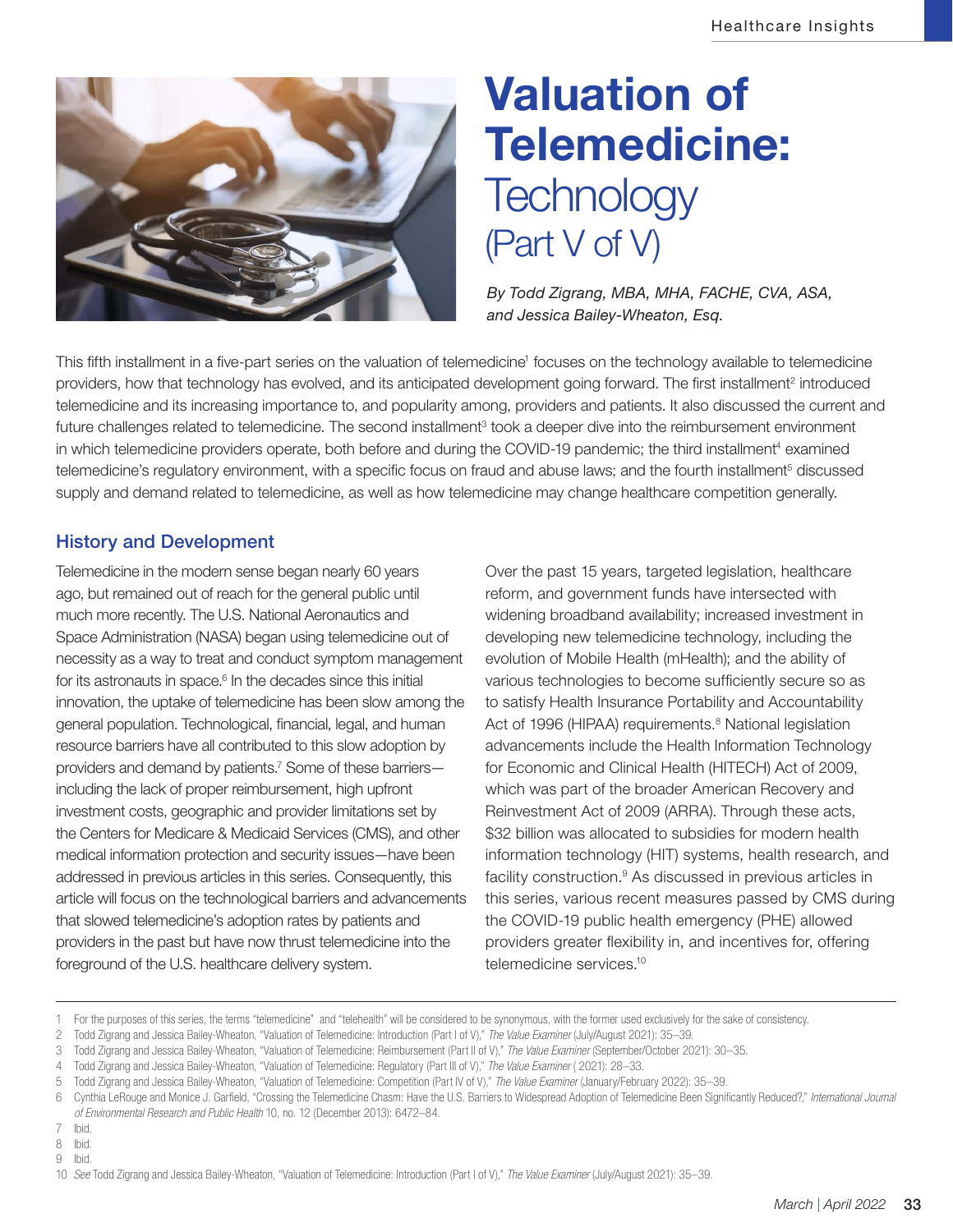Many aspects of telemedicine are dependent on robust technological networks; broadband in particular. When the Federal Communications Commission (FCC) released its National Broadband Plan in 2010, which included the goal of providing every American with "access to broadband capability," approximately one-third of the country—100 million Americans—did not have broadband at home, despite unprecedented growth over the previous decade from 8 million to 200 million Americans with broadband access.11 The plan focused on several areas of broadband improvements related to healthcare: electronic health records (EHRs), video consultation, and remote patient monitoring.12 First, hosted EHRs, where one computer acts as a server for the patient record system database, require internal IT expertise and broadband availability, but cost less and provide tools to patients more quickly than traditional solutions.<sup>13</sup> Cloud-based EHR systems similarly require a strong and consistent internet connection for access to files.14 Second, video consultations, with store-and-forward technology (discussed below), could lead to cost savings and increased access to care, especially to specialists.15 Finally, remote patient monitoring for symptoms can aid in early detection and, consequently, better health outcomes.<sup>16</sup> According to the American Telemedicine Association (ATA), mobile applications generally fall into "acute care telemedicine," where clinicians diagnose and treat ill patients, and "chronic disease management telemedicine," where chronically sick patients are regularly monitored and managed for symptoms.<sup>17</sup>

In order to further the nation's technological networks, a number of recent legislative acts have allocated funds to the cause. In 2019, the FCC established a \$20.4 billion Rural

Digital Opportunity Fund to provide greater broadband access to currently underserved areas.18 The FCC set aside \$61.8 million of that total to expand rural broadband as a part of Phase II of the Connecting America national plan, which will allocate nearly \$1.5 billion in total to expanding broadband access to over 700,000 homes and small businesses over the next decade.19 The 2020 Coronavirus Aid, Relief, and Economic Security (CARES) Act similarly allocated \$500 million to increase broadband access for rural communities to help support telemedicine, distance learning, and social distancing.20

Technologies such as mHealth, mobile sensors and monitors (e.g., heart rhythms, vital sign indicators, and motion and fall detectors for older adults living independently), telemedicine kits, biosensor recliners, and remote medicine robots, all represent great potential in expanding remote patient care.<sup>21</sup> Similarly to the FCC, the ATA, in a 2006 report, identified five types of services that can be delivered through telehealth:

- 1. Specialist referral services involving a specialist visit using video technology
- 2. Direct patient care using audio or video technology for diagnosis, treatment, prescriptions, advice, or patient monitoring
- 3. Remote patient monitoring using devices that collect medical data
- 4. Medical education and mentoring for health professionals and seminars
- 5. Consumer medical and health information, or using the internet to find health information, discussion groups, and peer support for specialized issues<sup>22</sup>

11 *Connecting America: The National Broadband Plan* (Washington, D.C.: Federal Communications Commission, 2010), xi, <https://transition.fcc.gov/national-broadband-plan/national-broadband-plan.pdf>. 12 Ibid., 201.

- 15 "Connecting America: The National Broadband Plan," 201.
- 16 Ibid.

<sup>13</sup> Ibid.; "Hosted vs. Cloud-Based EMR Systems: What's the Difference?," *PracticePerfect* (blog), March 15, 2019, [https://practiceperfectemr.com/blog/hosted-vs-cloud-based-emr-systems](https://practiceperfectemr.com/blog/hosted-vs-cloud-based-emr-systems-whats-the-difference/)[whats-the-difference/](https://practiceperfectemr.com/blog/hosted-vs-cloud-based-emr-systems-whats-the-difference/).

<sup>14</sup> Ibid.

<sup>17</sup> Yulun Wang, "Innovation in Telemedicine Technology: An Entrepreneur's Perspective," *Healthcare IT News,* May 6, 2013, [https://www.healthcareitnews.com/news/innovation-telemedicine](https://www.healthcareitnews.com/news/innovation-telemedicine-technology-entrepreneurs-perspective)[technology-entrepreneurs-perspective.](https://www.healthcareitnews.com/news/innovation-telemedicine-technology-entrepreneurs-perspective)

<sup>18</sup> Federal Communications Commission, "FCC Authorizes Over \$61.8 Million in Funding for Rural Broadband," news release, October 10, 2019, [https://docs.fcc.gov/public/attachments/DOC-](https://docs.fcc.gov/public/attachments/DOC-360165A1.pdf)[360165A1.pdf](https://docs.fcc.gov/public/attachments/DOC-360165A1.pdf).

<sup>19</sup> Ibid.

<sup>20</sup> American Farm Bureau Federation, "Keeping Rural Communities Connected while Socially Distanced," *Market Intel* (blog), August 10, 2020, [https://www.fb.org/market-intel/keeping-rural](https://www.fb.org/market-intel/keeping-rural-communities-connected-while-socially-distanced)[communities-connected-while-socially-distanced.](https://www.fb.org/market-intel/keeping-rural-communities-connected-while-socially-distanced) (Accessed 6/7/21).

<sup>21</sup> "Connecting America: The National Broadband Plan," 201–202; "Crossing the Telemedicine Chasm: Have the U.S. Barriers to Widespread Adoption of Telemedicine Been Significantly Reduced?"

<sup>22</sup> The American Telemedicine Association, "Telemedicine, Telehealth, and Health Information Technology" (white paper, May 2006), 3, [https://pdf4pro.com/download/telemedicine-telehealth](https://pdf4pro.com/download/telemedicine-telehealth-and-health-information-technology-3fb1d8.html)[and-health-information-technology-3fb1d8.html.](https://pdf4pro.com/download/telemedicine-telehealth-and-health-information-technology-3fb1d8.html)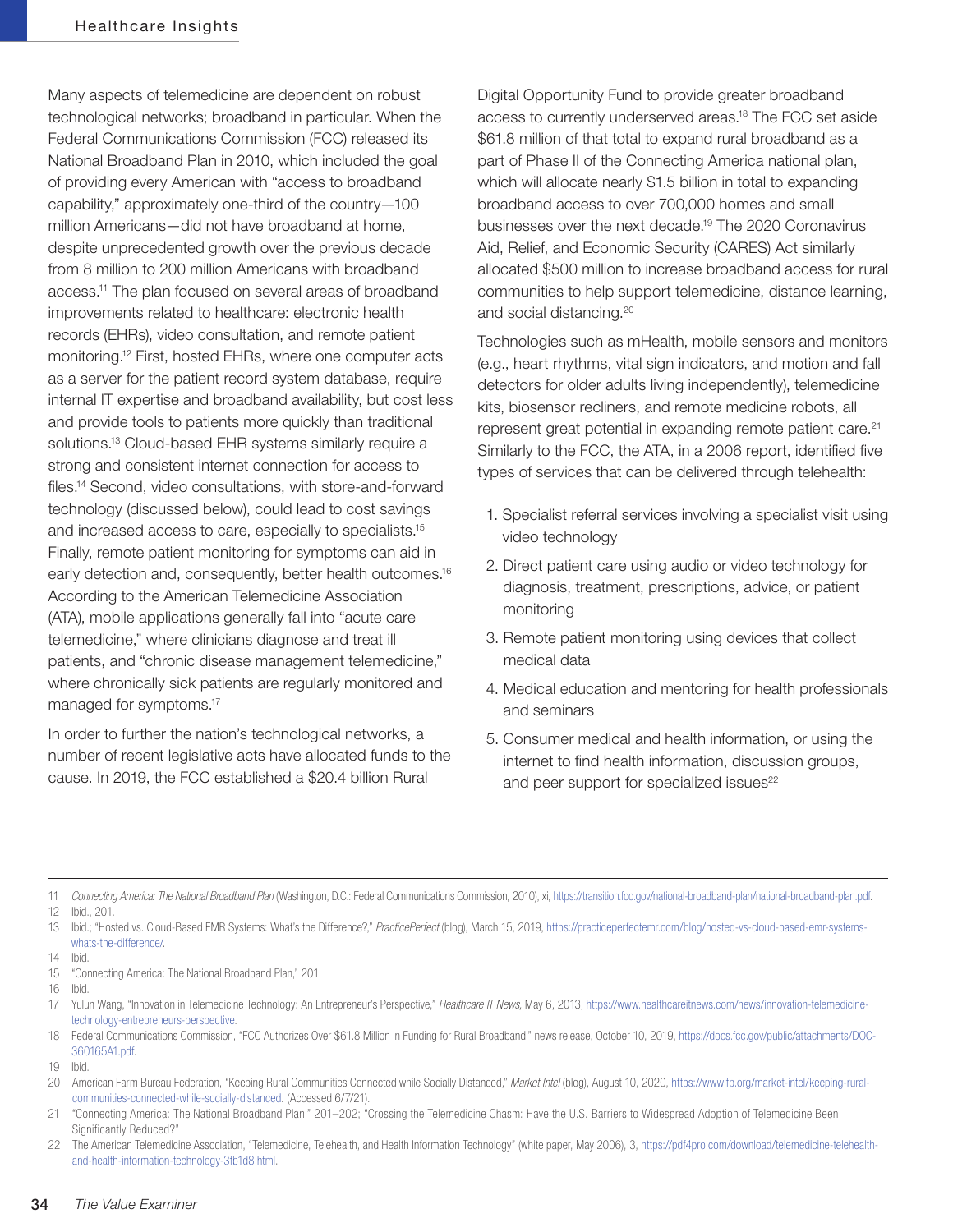However, utilization of the many technologies available to healthcare providers has not been uniform. In a 2013 survey:

- 1. Video conferencing, wireless technologies, and data monitoring were used by approximately 50 percent of healthcare organizations.
- 2. Internet-based technologies, smartphone apps, interactive voice response technology, and fax were used by at least 33 percent of organizations.
- 3. Audio conferencing, mobile broadband, and fixedline broadband were used by 25 percent or more of organizations.
- 4. Mobile diagnostics and narrowband technologies were used by less than 20 percent of healthcare organizations surveyed.<sup>23</sup>

A more recent study from early 2020 similarly found that telemedicine applications and utilization are increasing. Communication through EHR almost doubled from 2018 (38 percent) to early 2020 (63 percent).<sup>24</sup> Remote monitoring (6 to 13 percent), video visits (14 to 19 percent), and physicianto-physician virtual consultations (17 to 22 percent) all increased from 2018.25



### Current Applications of Telemedicine

Telemedicine technology grew rapidly over the past decade as well as during the COVID-19 PHE. As of mid-2020, telemedicine services included: patient portals for scheduling appointments, communicating with clinical staff, refilling prescriptions, and reviewing test results; virtual appointments through teleconferencing or phone calls; remote monitoring through mobile applications and monitoring devices; virtual consultations between doctors, especially between specialists and primary care physicians; personal EHRs for emergency vital information; and personal health applications for tracking caloric intake, physical activity, and other measures.<sup>26</sup> As noted above, the four main types of telemedicine currently utilized by healthcare providers include:

- 1. Store-and-forward or "asynchronous" telemedicine, where information such as medical histories, reports, or other data is sent to a specialist for diagnosis and treatment;
- 2. Remote patient monitoring, where a patient's clinical status is evaluated continuously through video monitoring, images, or remotely reviewing tests;
- 3. Real-time or "synchronous" telemedicine, which consists of a live conversation between the patient and provider; and
- 4. mHealth, which involves the provision of health information—such as educational information, targeted text messages, and notifications about disease outbreaks—through mobile devices.<sup>27</sup>

Availability and affordability has allowed telemedicine technology to grow considerably in recent years. However, internet issues are still a problem for approximately one in five adults living in rural areas and have led to lower adoption and utilization rates for telemedicine.<sup>28</sup> While the main advantages of telemedicine include quality, accessibility, and efficiency, some remaining concerns include potential gaps in care and continued limitations related to broadband internet access and the cost of mobile devices. These limitations may disproportionately affect rural patients, who may also be some of the most at-need patients.<sup>29</sup>

26 "Telehealth: Technology Meets Health Care," Consumer Health, Mayo Clinic, May 15, 2020,<https://www.mayoclinic.org/healthy-lifestyle/consumer-health/in-depth/telehealth/art-20044878>.

29 "Telehealth: Technology meets health care."

<sup>23</sup> Becker's Healthcare, "12 Technologies Used in Telehealth Programs," *Becker's Health IT* (blog), August 15, 2013, [https://www.beckershospitalreview.com/healthcare-information](https://www.beckershospitalreview.com/healthcare-information-technology/12-technologies-used-in-telehealth-programs.html)[technology/12-technologies-used-in-telehealth-programs.html.](https://www.beckershospitalreview.com/healthcare-information-technology/12-technologies-used-in-telehealth-programs.html)

<sup>24</sup> Ken Abrams, Urvi Shah, Casey Korba, and Natasha Elsner, "How the Virtual Health Landscape is Shifting in a Rapidly Changing World," *Deloitte Insights,* July 9, 2020, [https://www2.deloitte.](https://www2.deloitte.com/us/en/insights/industry/health-care/physician-survey.html) [com/us/en/insights/industry/health-care/physician-survey.html](https://www2.deloitte.com/us/en/insights/industry/health-care/physician-survey.html).

<sup>25</sup> Ibid.

<sup>27</sup> Oren Mechanic, Yudy Persaud, and Alexa Kimball, "Telehealth Systems," StatPearls, last updated September 18, 2021,<https://www.ncbi.nlm.nih.gov/books/NBK459384/>; "Telemedicine and Telehealth," [HealthIT.gov](http://HealthIT.gov), September 24, 2020,<https://www.healthit.gov/topic/health-it-health-care-settings/telemedicine-and-telehealth>.

<sup>28 &</sup>quot;HHS Issues New Report Highlighting Dramatic Trends in Medicare Beneficiary Telehealth Utilization amid COVID-19," Department of Health & Human Services, July 28, 2020, [https://www.](https://www.hhs.gov/about/news/2020/07/28/hhs-issues-new-report-highlighting-dramatic-trends-in-medicare-beneficiary-telehealth-utilization-amid-covid-19.html) [hhs.gov/about/news/2020/07/28/hhs-issues-new-report-highlighting-dramatic-trends-in-medicare-beneficiary-telehealth-utilization-amid-covid-19.html](https://www.hhs.gov/about/news/2020/07/28/hhs-issues-new-report-highlighting-dramatic-trends-in-medicare-beneficiary-telehealth-utilization-amid-covid-19.html); Harvard T.H. Chan School of Public Health, Life in Rural America: Part II (Washington, D.C.: National Public Radio, May 2019), 10, [https://media.npr.org/documents/2019/may/NPR-RWJF-HARVARD\\_Rural\\_Poll\\_Part\\_2.pdf](https://media.npr.org/documents/2019/may/NPR-RWJF-HARVARD_Rural_Poll_Part_2.pdf).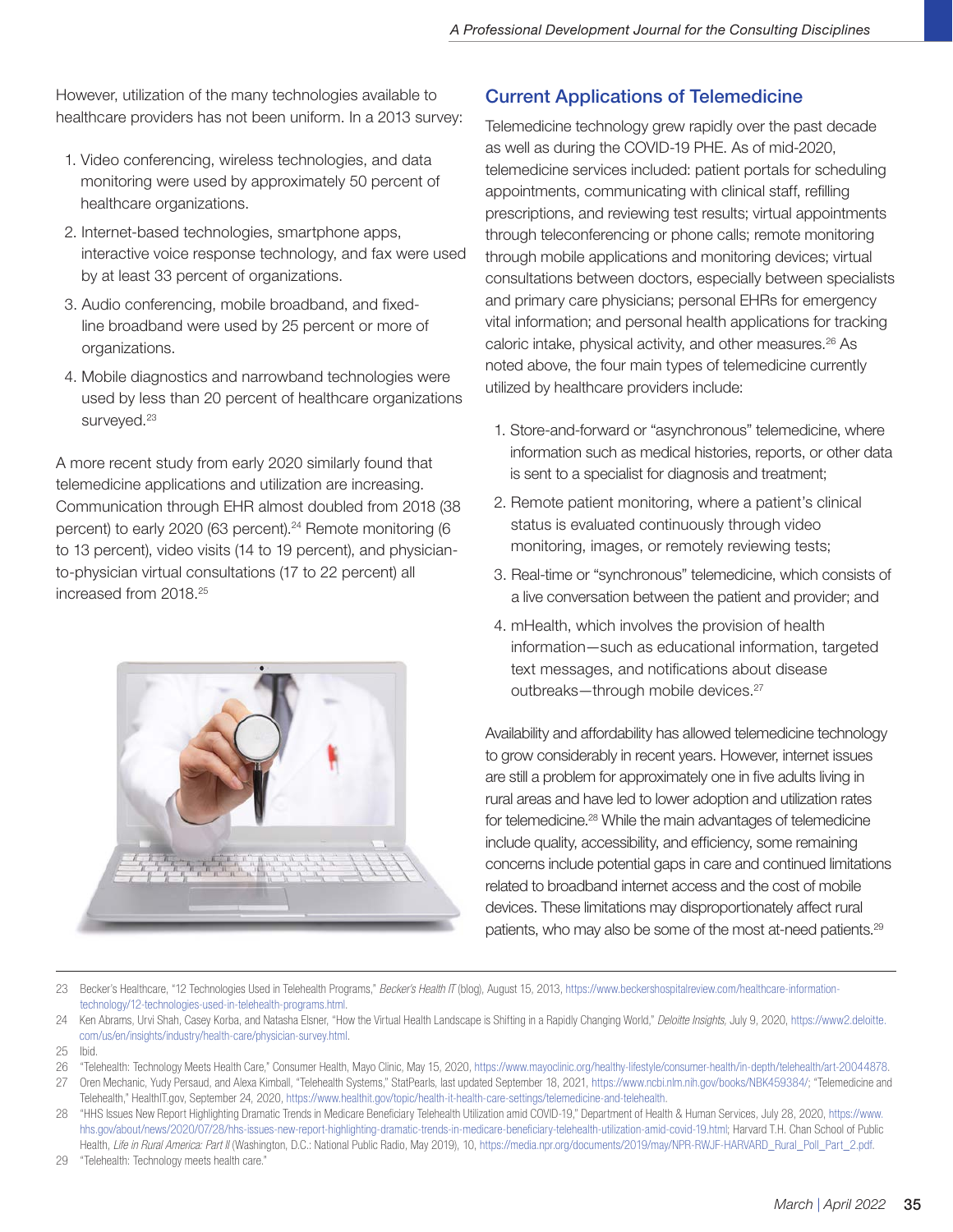Ф

## Software and Hardware Requirements

Modern telemedicine setups involve equipment and program requirements. First, a computer, tablet, or smartphone with an appropriate operating system is required.<sup>30</sup> Second, a camera or microphone is also necessary; this technology may be built into the computer or mobile device or may be external.<sup>31</sup> Software for live video conferences, storeand-forward technology, and patient data collection and monitoring software (which may be located physically on the desktop or mobile device, or in the "cloud") may all be needed.32 Because of this significant software requirement especially for uploads, downloads, and live video streaming—an internet connection with sufficient speeds is also integral.33 Other technology that aids in telemedicine includes mobile medical devices, such as mobile electrocardiogram (ECG) devices, vital signs monitors, and scopes, such as stethoscopes that can capture both visual and audio information.<sup>34</sup> For all of these technologies that deal with sensitive patient information, data security and HIPAA compliance are of the utmost concern.

#### Telemedicine Technology during the COVID-19 PHE and Future Prospects

Besides greater utilization of telemedicine visits,<sup>35</sup> the COVID-19 PHE has brought about several changes in the development of telemedicine technology. Recent developments include an emergency medical service (EMS) remote monitoring and defibrillator device; wearable biomedical electronics that can be drawn onto the skin using special inked pens to monitor vitals and other measurements; an ultrasound device that connects to a smartphone; and a wireless, smart hospital bed with numerous monitoring features.36

<u>ଚ</u>⊺

Today, in order to provide telemedicine services, a healthcare organization must have a secure broadband connection with sufficient internet speed to handle intensive technologies, a video connection and platform, technical support staff, the ability to record virtual visits and interactions, and mobile telemedicine units or similar technology that can be used during a telemedicine visit to diagnose and treat ailments.37 Limits on broadband connections, a lack of staff training and licensure, and the cost of purchasing, setting up, troubleshooting, and maintaining this technology may all be deterrents.38 More research is needed to develop effective best practices, and there are still some exams and procedures that must be conducted in person.39

30 Teresa Iafolla, "What Are the Basic Technical Requirements for Telehealth?," *The Virtual Care Blog,* eVisit, May 12, 2016, [https://blog.evisit.com/virtual-care-blog/what-are-the-basic-technical](https://blog.evisit.com/virtual-care-blog/what-are-the-basic-technical-requirements-for-telehealth)[requirements-for-telehealth.](https://blog.evisit.com/virtual-care-blog/what-are-the-basic-technical-requirements-for-telehealth)

31 Ibid.

32 "Telemedicine Devices, Equipment, Technologies & Products," eVisit, accessed June 7, 2021,<https://evisit.com/resources/telemedicine-telehealth-equipment/>.

JF

33 American Academy of Allergy, Asthma & Immunology (website), Telemedicine, Technology Requirements, accessed March 11, 2022, [https://www.aaaai.org/Allergist-Resources/Telemedicine/](https://www.aaaai.org/Allergist-Resources/Telemedicine/technology) [technology;](https://www.aaaai.org/Allergist-Resources/Telemedicine/technology) Teresa Iafolla, "What Are the Basic Technical Requirements for Telehealth?"

34 "Telemedicine Devices, Equipment, Technologies & Products."

35 "Trump Administration Proposes to Expand Telehealth Benefits Permanently for Medicare Beneficiaries Beyond the COVID-19 Public Health Emergency and Advances Access to Care in Rural Areas," Centers for Medicare & Medicaid Services, August 3, 2020, [https://www.cms.gov/newsroom/press-releases/trump-administration-proposes-expand-telehealth-benefits-permanently](https://www.cms.gov/newsroom/press-releases/trump-administration-proposes-expand-telehealth-benefits-permanently-medicare-beneficiaries-beyond)[medicare-beneficiaries-beyond.](https://www.cms.gov/newsroom/press-releases/trump-administration-proposes-expand-telehealth-benefits-permanently-medicare-beneficiaries-beyond); "HHS Issues New Report Highlighting Dramatic Trends in Medicare Beneficiary Telehealth Utilization amid COVID-19," Department of Health & Human Services, July 28, 2020, [https://www.hhs.gov/about/news/2020/07/28/hhs-issues-new-report-highlighting-dramatic-trends-in-medicare-beneficiary-telehealth-utilization-amid-covid-19.html.](https://www.hhs.gov/about/news/2020/07/28/hhs-issues-new-report-highlighting-dramatic-trends-in-medicare-beneficiary-telehealth-utilization-amid-covid-19.html)

36 Michael Batista, "Philips Wins FDA Clearance and Launches EMS Remote Monitoring and Defibrillation Solution in U.S.," *Medgadget,* July 30, 2020, [https://www.medgadget.com/2020/07/](https://www.medgadget.com/2020/07/philips-wins-fda-clearance-and-launches-ems-remote-monitoring-and-defibrillator-solution-in-u-s.html) [philips-wins-fda-clearance-and-launches-ems-remote-monitoring-and-defibrillator-solution-in-u-s.html;](https://www.medgadget.com/2020/07/philips-wins-fda-clearance-and-launches-ems-remote-monitoring-and-defibrillator-solution-in-u-s.html) "Drawing Biomedical Electronics Directly Onto Skin," *Medgadget,* July 30, 2020, [https://www.medgadget.com/2020/07/drawing-biomedical-electronics-directly-onto-skin.html;](https://www.medgadget.com/2020/07/drawing-biomedical-electronics-directly-onto-skin.html) "PulseNmore At-Home Tele-Ultrasound for Pregnant Women," *Medgadget,* August 10, 2020, [https://www.medgadget.com/2020/08/pulsenmore-at-home-tele-ultrasound-for-pregnant-women.html;](https://www.medgadget.com/2020/08/pulsenmore-at-home-tele-ultrasound-for-pregnant-women.html) "Stryker Unveils Wireless Hospital Bed with Smart Monitoring Features," *Medgadget,* October 22, 2020,<https://www.medgadget.com/2020/10/stryker-unveils-wireless-hospital-bed-with-smart-monitoring-features.html>.

37 "Technology Requirements in Telemedicine."

38 Bill Siwicki, "Telemedicine during COVID-19: Benefits, Limitations, Burdens, Adaptation," *Healthcare IT News,* March 19, 2020, [https://www.healthcareitnews.com/news/telemedicine-during](https://www.healthcareitnews.com/news/telemedicine-during-covid-19-benefits-limitations-burdens-adaptation)[covid-19-benefits-limitations-burdens-adaptation](https://www.healthcareitnews.com/news/telemedicine-during-covid-19-benefits-limitations-burdens-adaptation); Lisa Esposito, "What Are the Limits of Telehealth?," *U.S. News,* May 13, 2020, [https://health.usnews.com/conditions/articles/what-are-the](https://health.usnews.com/conditions/articles/what-are-the-limits-of-telehealth)[limits-of-telehealth](https://health.usnews.com/conditions/articles/what-are-the-limits-of-telehealth); "Technology Requirements in Telemedicine."

39 Lisa Esposito, "What Are the Limits of Telehealth?"